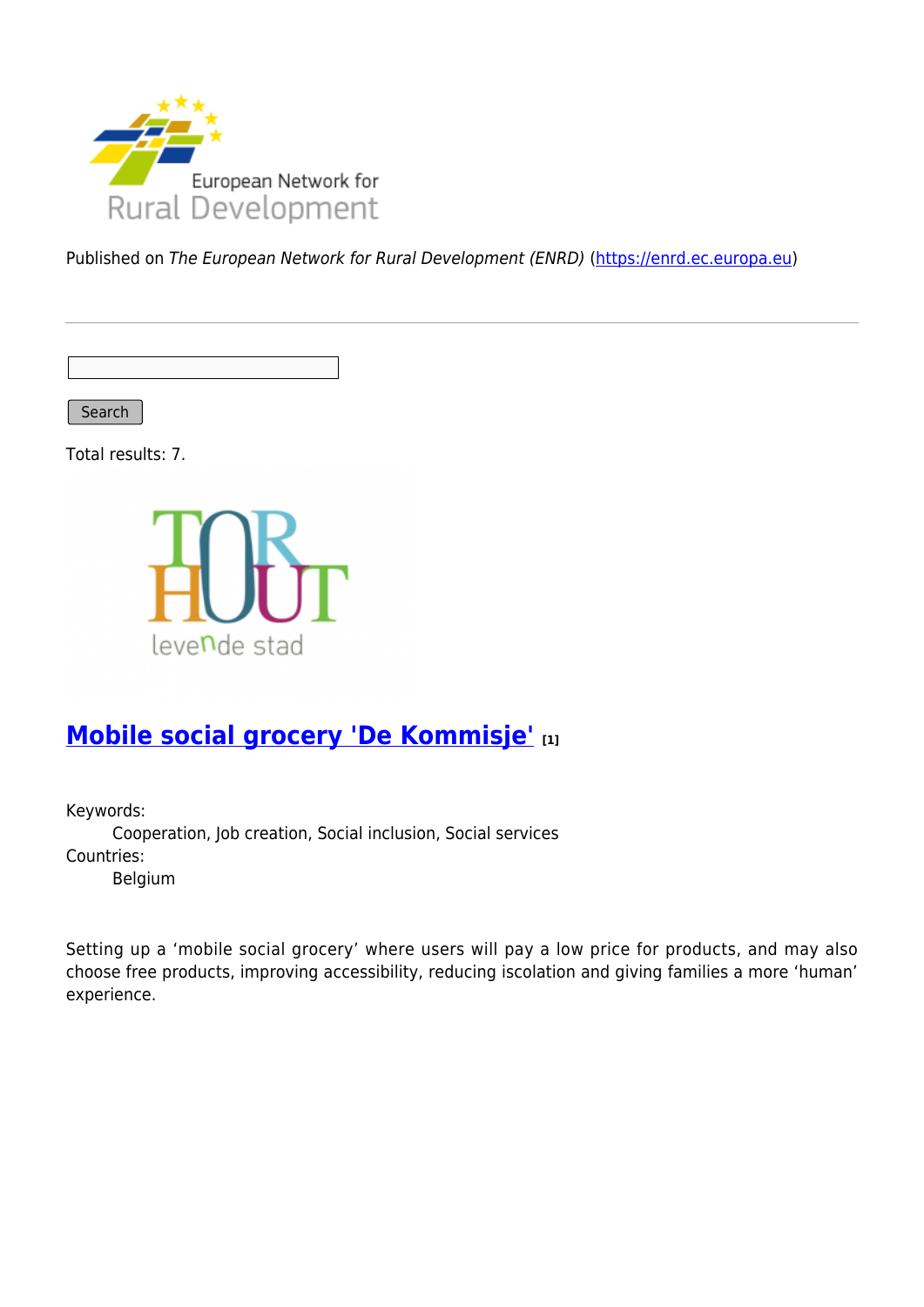

### **[Agrinew - Belgium](https://enrd.ec.europa.eu/projects-practice/agrinew-belgium_en) [2]**

Keywords:

Agriculture, Biodiversity, Cooperation, Environmental sustainability, LEADER/CLLD Countries:

Belgium

The project focuses on improving access to agricultural land for new farmers and on adapting conventional agriculture to new agricultural systems based on the production or maintenance of biodiversity through profitable and innovative practices.



### **[Green Care - Where people flourish - Austria](https://enrd.ec.europa.eu/projects-practice/green-care-where-people-flourish-austria_en) [3]**

Keywords:

Agriculture, Cooperation, Diversification, Healthcare, Rural Inspiration Awards: nominees, Social inclusion Countries: Austria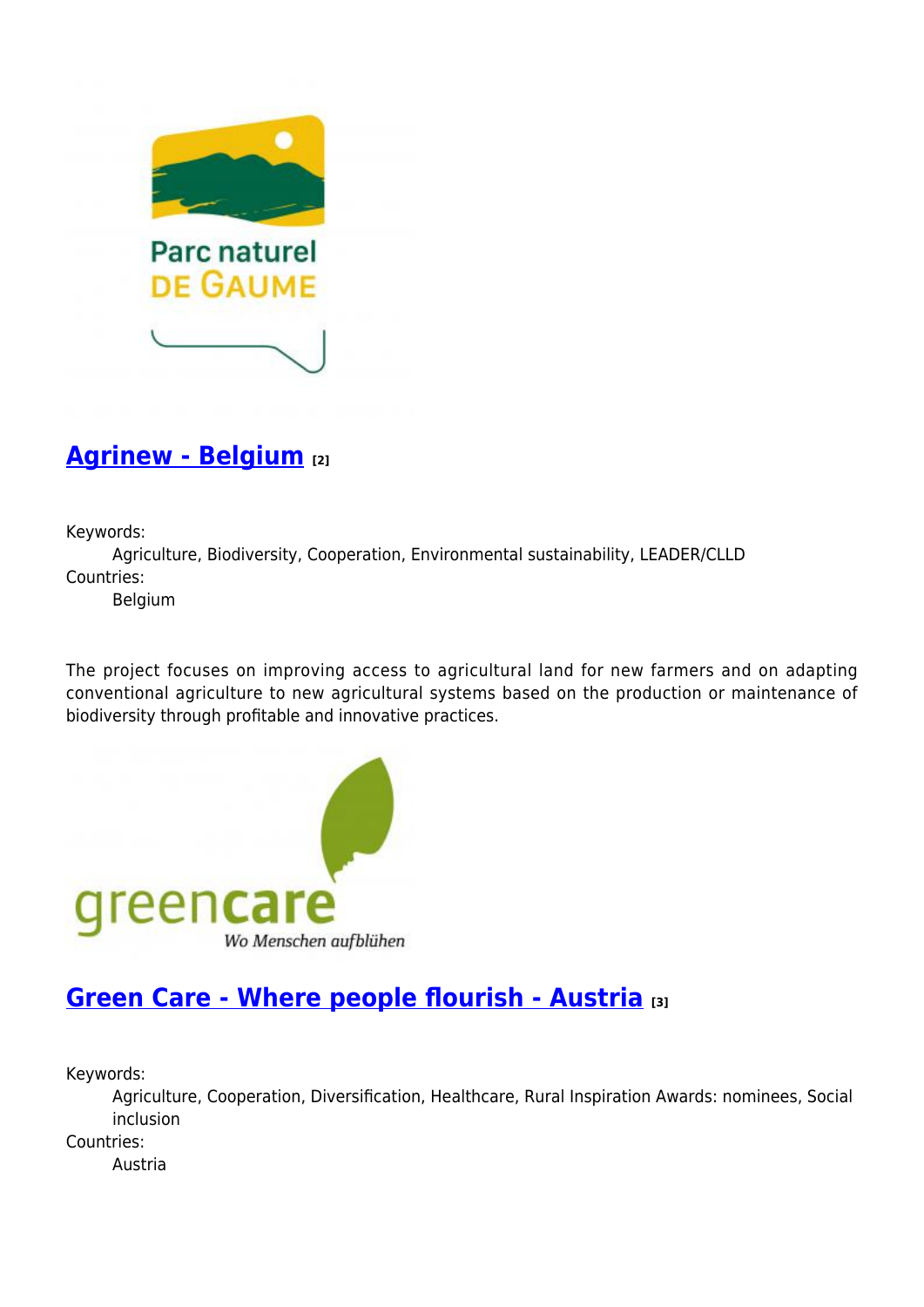Green Care projects on family farms offer social services close to home in rural areas. They increase the quality of life for people, secure and create jobs while also helping to preserve small-scale agriculture and forestry.



## **[Tackling Dementia in a rural area](https://enrd.ec.europa.eu/projects-practice/tackling-dementia-rural-area_en) [4]**

Keywords:

Demography, Healthcare, Rural services, Social inclusion Countries:

United Kingdom

A community centre used support from the rural development programme to enhance its services and premises in order not to exclude people with Dementia.



**[Medical house 'Cella Santé' at Pont-à-Celles](https://enrd.ec.europa.eu/projects-practice/medical-house-cella-sante-pont-celles_en) [5]**

Keywords: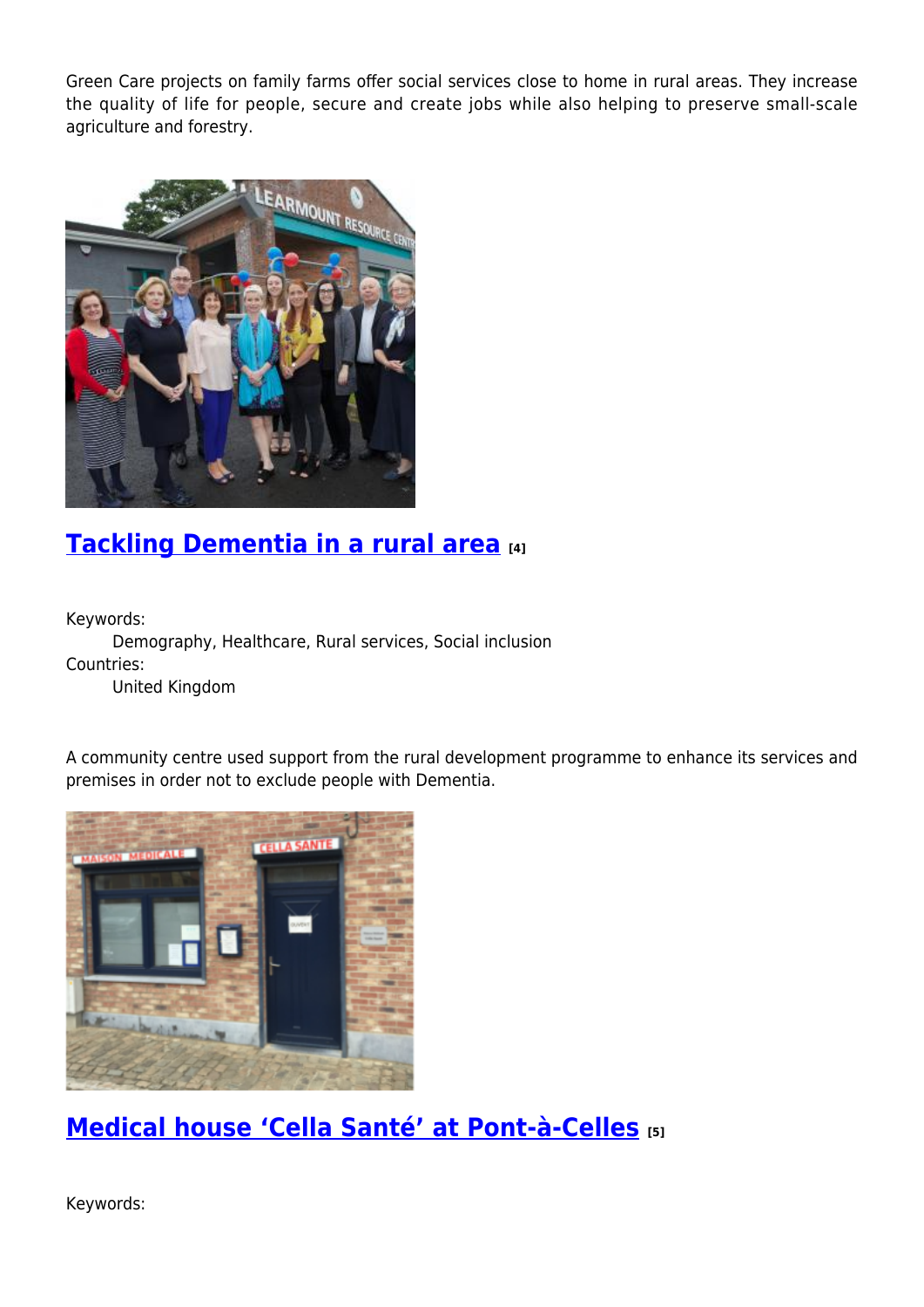Healthcare, Rural services, Social services Countries: Belgium

The Walloon RDP supports the provision of quality healthcare services for ageing inhabitants of rural areas in Belgium.



# **[Optimising catch crops in arable farming in Austria](https://enrd.ec.europa.eu/projects-practice/optimising-catch-crops-arable-farming-austria_en) [6]**

Keywords:

Agriculture, Cooperation, Environmental sustainability, Soil management Countries:

Austria

Set up an operational group to test different practices for optimal catch crop management and assess their efficiency in reducing nitrogen and carbon emissions.



## **[An on-demand rural bus service in rural Wales](https://enrd.ec.europa.eu/projects-practice/demand-rural-bus-service-rural-wales_en) [7]**

Keywords: Rural services, Social inclusion, Social services Countries: United Kingdom